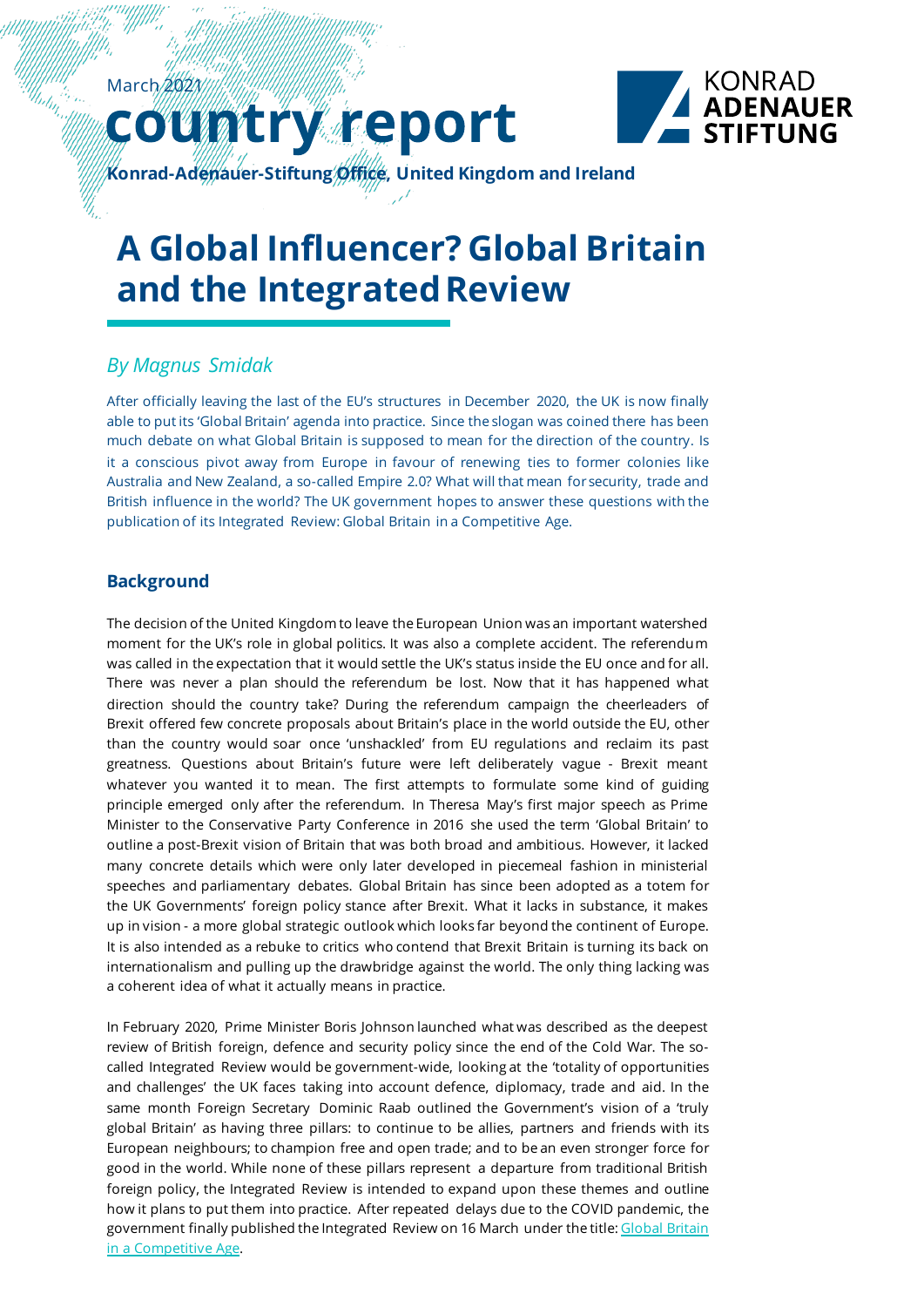#### **Indo-Pacific 'tilt'**

The key policy announcement in the Review is a post-Brexit 'tilt' towards the Indo-Pacific region. This has been interpreted by some observers as a return to the UK's 'East of Suez' role when it maintained extensive military facilities in the region before retrenching in the 1960s and joining the European Economic Community in 1973. The report signals a change of direction from the UK's traditional policy of preserving the post-Cold War 'rules based international system'. It identifies a more fragmented international order characterised by 'intensifying competition between states over interests, norms and values', and that 'a defence of the status quo is no longer sufficient for the decade'. Central to this is the emergence of China and the Indo-Pacific region as the new geostrategic centre of gravity which the report highlights as already critical to Britain's economy and security. Regarding China it performs a delicate balancing act. On the one hand it states that China is the biggest driver for growth and represents opportunities for bilateral trade and investment, but on the other China is cited as the biggest threat to the UK's economic security with a different set of values and authoritarian government.

In an attempt to square the circle, the UK intends to use its newfound post-Brexit sovereignty to deepen engagement with allies across the region. This strategy includes closer relations with existing institutions such as Association of Southeast Asian Nations (ASEAN) and strengthening defence and security co-operation – for example by dispatching the UK's newest aircraft carrier HMS Queen Elizabeth to the region to demonstrate its interoperability with US jets and ability to project power in support of maritime security. Most important is the application to join the [Comprehensive and Progressive Agreement for Trans-Pacific](https://commonslibrary.parliament.uk/research-briefings/cbp-9121/)  [Partnership \(CPTPP\).](https://commonslibrary.parliament.uk/research-briefings/cbp-9121/) Although it seems somewhat odd for a state in the middle of the North Atlantic with no Pacific coast to join a free trade bloc located on the Pacific rim, there is nothing preventing the UK from joining as long as all the other members agree. Since the UK voluntarily excluded itself from the EU Single Market and Customs Union there is a strong impetus to join alternative trading blocs to make up for the economic losses. The economic benefits of joining CPTPP are unlikely to be very significant, however. Of the 11 members, the UK already has free trade agreements (FTAs) with seven, which it had previously enjoyed as an EU member and were subsequently rolled over after Brexit. The UK is likely to conclude FTAs with two more members (Australia and New Zealand) before joining the CPTPP. This means that the net economic benefit of the CPTPP is free trade with the two remaining members the UK does not have an FTA with: Malaysia and Brunei. None of which can realistically replace the trade sacrificed with the EU. Nevertheless, it is hoped the value of membership will come from strengthening the UK's place in the Indo-Pacific region by putting it at the centre of a network of like-minded states.

#### **EU Co-operation**

The 'tilt' to the Indo-Pacific was not as pronounced as many observers were expecting. The review strongly reaffirms the UK's commitment to European security and NATO, and states that 'the precondition for Global Britain is the safety of our citizens at home and the security of the Euro-Atlantic region, where the bulk of the UK's security focus will remain.' It is a source of consternation that foreign security and defence cooperation is not part of the UK-EU Trade and Cooperation Agreement signed in December 2020 (although it was in the political declaration). The EU is hardly mentioned at all in the Review, and it offers little in the way of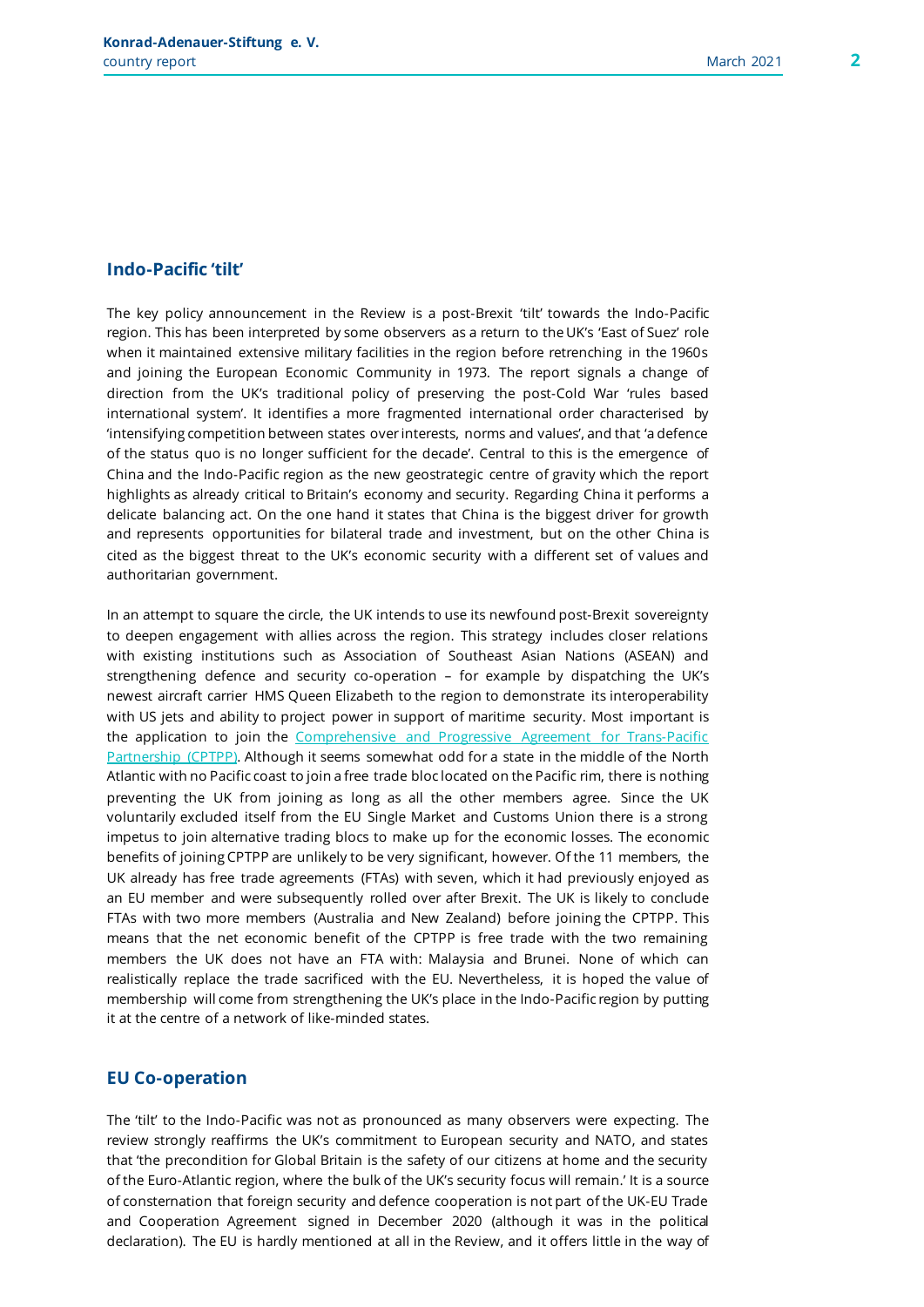concrete proposals for cooperation post-Brexit. This is unfortunate as the Review identifies Russia as the most acute threat to collective security, more so than China. It states the UK will 'work with NATO Allies to ensure a united Western response, combining military, intelligence and diplomatic efforts.' Perhaps reflecting Global Britain's renewed sense of sovereignty, cooperation with the EU is more restrained: 'we will cooperate with the EU on matters of security and defence as independent partners, where this is in our interest.' This at least leaves the door open for future cooperation. It is clear that the UK will prefer to work bilaterally and sees advantages in carving out a more nimble and distinct foreign policy path, (being the first country to impose sanctions on Belarus in response to election fraud before the EU and US was considered a post-Brexit success.) Lacking a formal EU-UK framework, cooperation will have to take place in looser ad-hoc frameworks such as the E3 group (UK, France and Germany), which is coordinating diplomacy on Iran. It can be a useful format on the occasions where interests do align and affords the UK a leadership role. After all, there are advantages to be gained by coordinating foreign policy in order to maximise impact. Germany warrants only a brief mention in the report, which is described as an 'essential ally'. The UK will seek

strengthen bilateral relationships, particularly on issues such as climate change and through

the Joint Declaration on Foreign Policy which it hopes to sign in 2021.

#### **Nuclear re-armament**

In an unexpected move, it was announced that the cap on the number of nuclear warheads will be lifted by more than 40% from 180 to 260. The report stated that 'a minimum, credible, independent nuclear deterrent, assigned to the defence of NATO, remains essential in order to guarantee our security and that of our allies.' It is unclear how the addition of 80 nuclear warheads to NATO's already formidable nuclear arsenal (the United States has an estimated 3800 warheads) contributes to international peace and security, and the report does not provide a strategic rationale other than some states are increasing and diversifying their nuclear arsenals. The move reverses 30 years of disarmament since the end of the Cold War. As a signatory to the Nuclear Non-Proliferation Treaty (NPT) the UK has committed itself to nuclear arms control. The decision could undermine trust in the treaty and hamper diplomatic efforts by the E3 group to hold Iran to its commitments to limit its own nuclear programme. One possible reason for lifting the cap is to encourage the United States to accelerate the development of a replacement Trident warhead. The UK is heavily dependent on US technology for its nuclear deterrent and its aging Trident nuclear submarine fleet is due to be replaced in the next decade.

#### **A global influencer?**

As the Integrated Review states, the UK is a European country with global interests. There are clear aspirations to take on (or rather maintain) a global influencing role. The document outlines an ambitious recipe for Global Britain which is activist in defending democracy and human rights; tackles conflict and insecurity; champions free trade and multilateral cooperation; and helps shape the international order of the future. This strategy sidesteps the view that the world is coalescing around powerful regional blocs in the Cold-War mould, and that middle powers (such as the UK) will gain geopolitical influence in this multipolar arena, acting in concert when necessary for mutual benefit. It predicts a worldwide contest over the rules and norms linked to trade and technology and growing maritime tensions over key shipping lanes primarily in the Asia-Pacific region. The UK does indeed have many assets at its disposal which would place it as a top tier middle power influencer. It has a permanent seat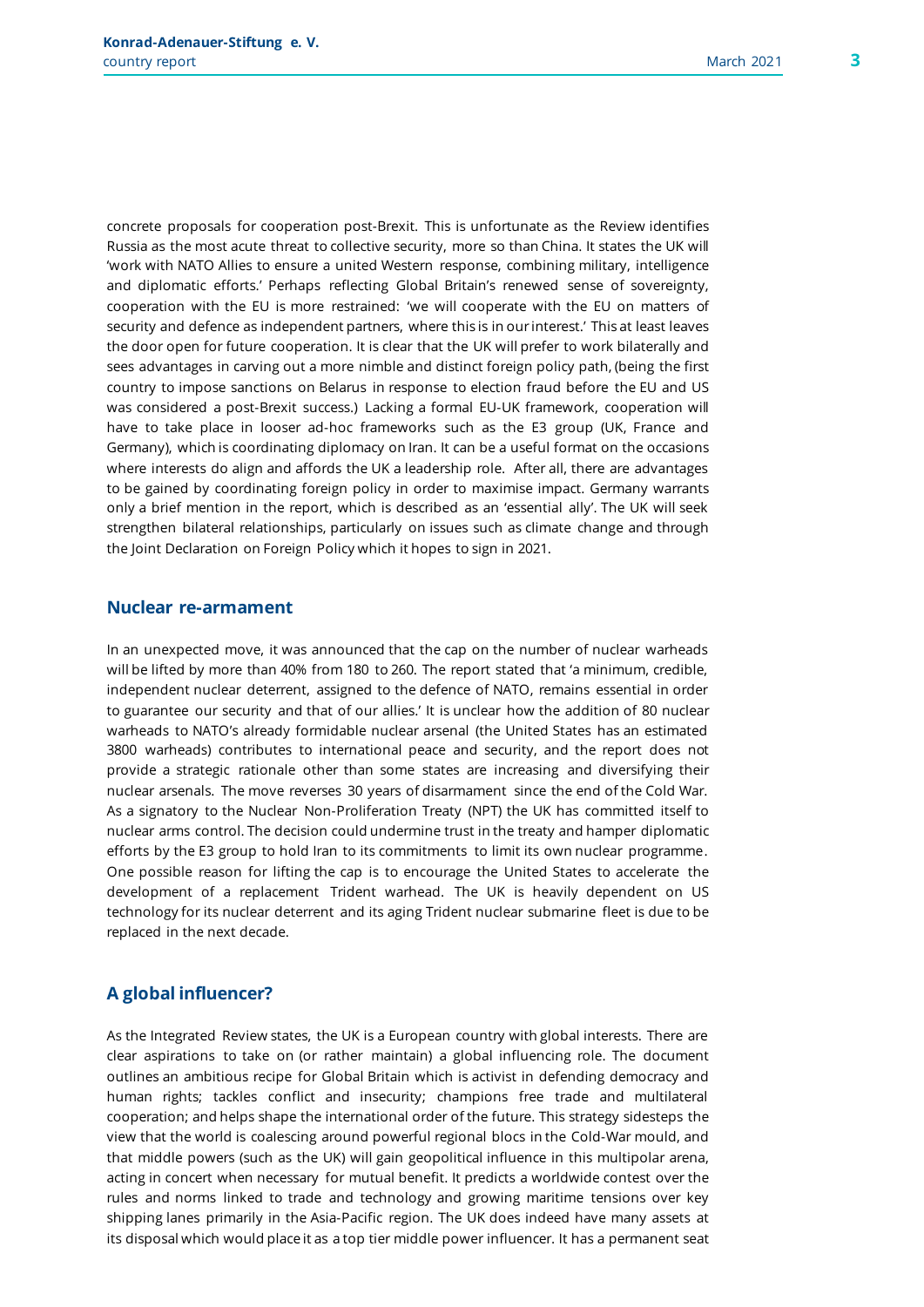on the UN Security Council, an extensive overseas network and diplomatic footprint, memberships of international bodies and major convening power. Its armed forces are well respected and the City of London is a major hub for world finance to name but a few of its advantages. Nevertheless, ambitions will be tempered by competing and sometimes contradictory demands.

'Soft' power as a channel for British culture and values has been particularly successful, and is certainly less expensive than 'hard' power to help maintain the UK's influence around the world. According to the Review, the UK is a 'soft power superpower' of which contribution to international development is a major component. However, in a move to save money due to the COVID pandemic the government announced a highly controversial cut to the overseas development budget from 0.7% to 0.5% of national income. This will result in billions cut from the conflict-ridden parts of the world that the Review says Britain should help. To assuage the critics, there was a last-minute addition to Prime Minister Boris Johnson's Foreword in the Review where the government recommitted itself to returning to 0.7% at an unspecified future date when the fiscal situation allows. This sends the message that international development is not a too high priority for Global Britain's soft power strategy.

The UK intends to remain a leading military actor that is willing to confront serious security challenges. The reduction in development assistance was swiftly followed by the announcement of a four-year £16.5bn surge in defence spending. The Review marks a shift away from conventional capabilities and focusses attention on cyber and space where the conflicts of the future will take place. The extra funding will be spent on a National Cyber Force of computer hackers, and a new Space Command to launch and protect orbiting satellites. Although this has been welcomed by military experts, there is concern that the armed forces are simultaneously being degraded which risks creating tensions with the UK's closest allies. Troop numbers are expected to be reduced from a notional force of 82,000 to about 72,000. A recent [House of Commons Defence Committee](https://committees.parliament.uk/publications/5081/documents/50325/default/) report also found that the British Army's armoured fighting vehicle fleet faced 'mass obsolescence' and was deficient in important capabilities such as artillery and air defence. It concluded that the Army currently lacks sufficient armoured capability to make an 'effective contribution' to NATO deterrence. By prioritising nuclear, cyber and space at the expense of conventional forces, and reallocating resources to the Indo-Pacific when threats to Europe's eastern and southern flank are ongoing, it could paradoxically make the UK a less reliable partner to the United States and NATO, and less able to react in an emergency.

Respecting the rule of law and international law runs like a thread through the Integrated Review. As part of its 'force for good' agenda, Global Britain aims to 'promote effective and transparent governance, robust democratic institutions and the rule of law.' It will lead by example and encourage others to observe international law. However, the UK government has been accused of attempting to breach international law not once, but twice in six months in relation to the Northern Ireland Protocol that was signed alongside the Withdrawal Agreement. In the first instance, the government admitted that the clauses in its Internal Market Bill that threatened to override sections of the Protocol would break international law in a 'very specific and limited way'. These clauses were later removed following an outcry. Then in March this year the government unilaterally delayed the implementation of parts of the Protocol by extending the grace period for checks on goods entering Northern Ireland from Great Britain, triggering infringement proceedings by the EU. The UK insists it wants to make the Protocol work, nevertheless incidents like these send out a different message about Global Britain when it comes to treaty obligations it considers inconvenient.